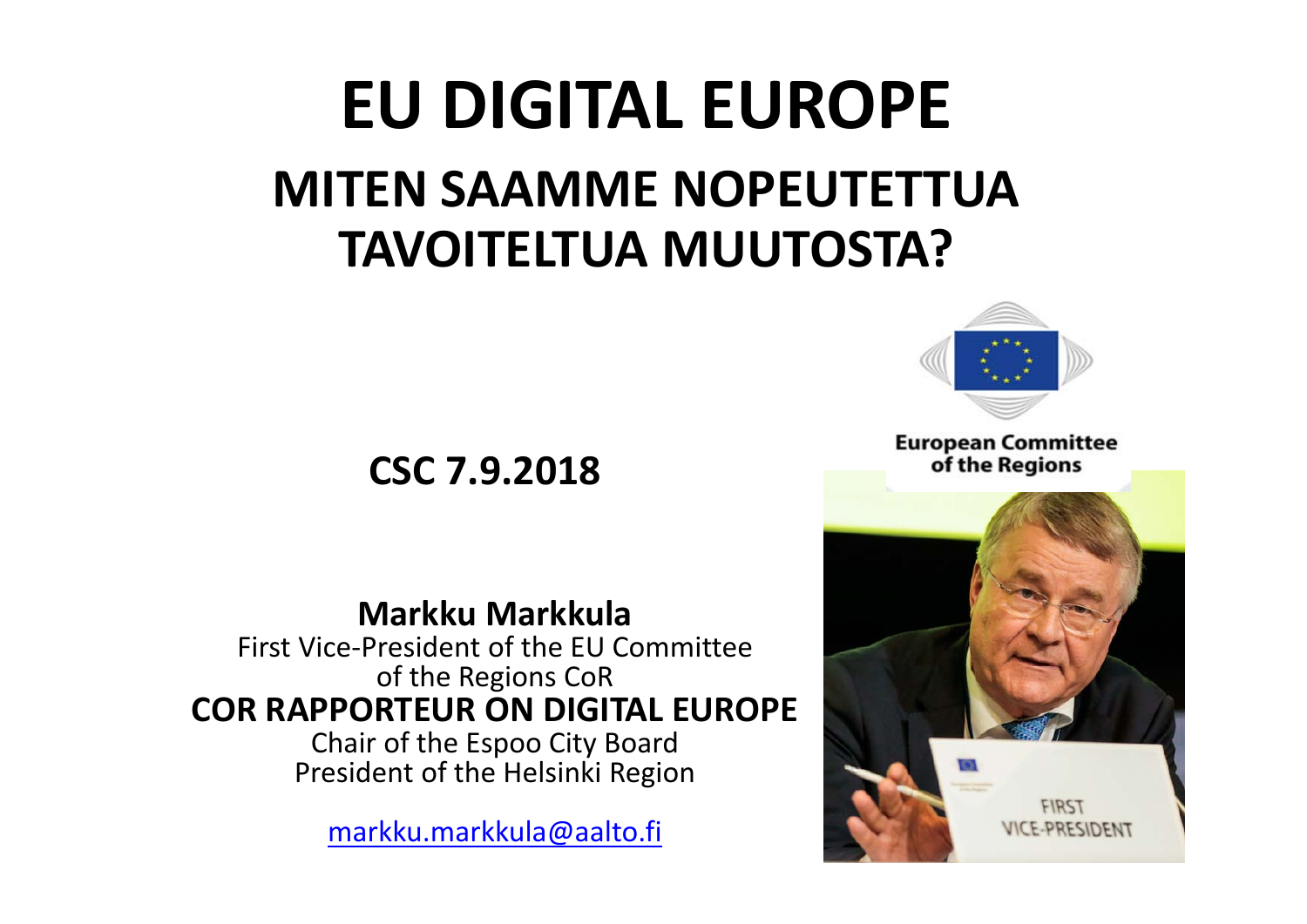# **OHJELMA**



Tiina Kupila‐Rantala, CSC – Tieteen tietotekniikan keskus Oy, varatoimitusjohtaja

#### **8:50 Työpajan tavoitteet ja käytettävän työmetodin esittely**

Työpajan fasilitaattori Markku Markkula, EU:n alueiden komitean Digital Europe raportoija

#### **9:00 Työpajaosio 1: Miksi digitalisaation nopeutettu käyttöönotto on ratkaiseva monien tavoitteiden saavuttamisessa**

Heräte 1: Jouni Keronen, Climate Leadership Coalition, toiminnanjohtaja

Heräte 2: Pekka Sivonen, Business Finland, Executive Director

Heräte 3: Marko Turpeinen, EIT Digital Helsinki Node, professori

#### **Työpajaosio 2: EU:n Digital Europe ohjelman esittely**

Emanuele Baldacci, Director of Digital Services, EU pääosasto DG DIGIT ohjelman esittely sekä ydinkysymyksiä kuten digital platforms, digital innovation hubs, data quality comments, questions and answers

#### **Työpajaosio 3: Mitä Digital Europe mahdollistaa Suomessa**

Heräte 1: Taina Tukiainen, professori, Aalto‐yliopisto

Heräte 2: Eija Laineenoja, erityisasiantuntija, TEM

Heräte 3: Maarit Waskilampi‐Kuikka, digijohtaja, Espoon kaupunki

Heräte 4: Aleksi Kopponen, eritysasiantuntija, Valtiovarainministeriö

#### **11:45 Tilaisuuden yhteenveto ja jatkotoimenpiteet**

Tilaisuuden fasilitaattori Markku Markkula

#### **12:00 Työpaja päättyy CSC:n tarjoamaa lounaaseen**

**European Committee** of the Regions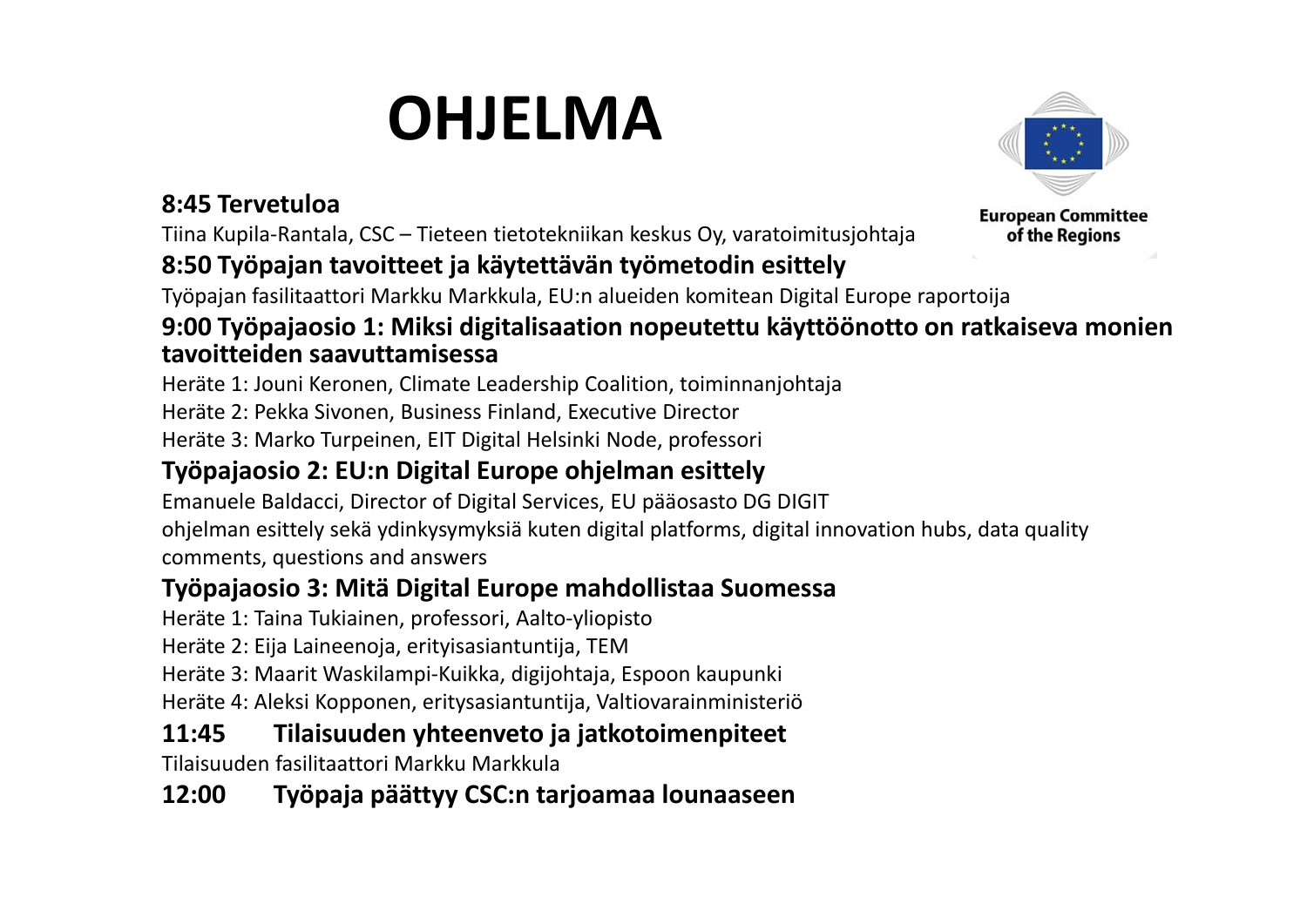# **DIGITAL IN THE NEXT MFF: OVERVIEW**

Digital in Horizon Europe

#### Digital Europe: Capacities & roll out

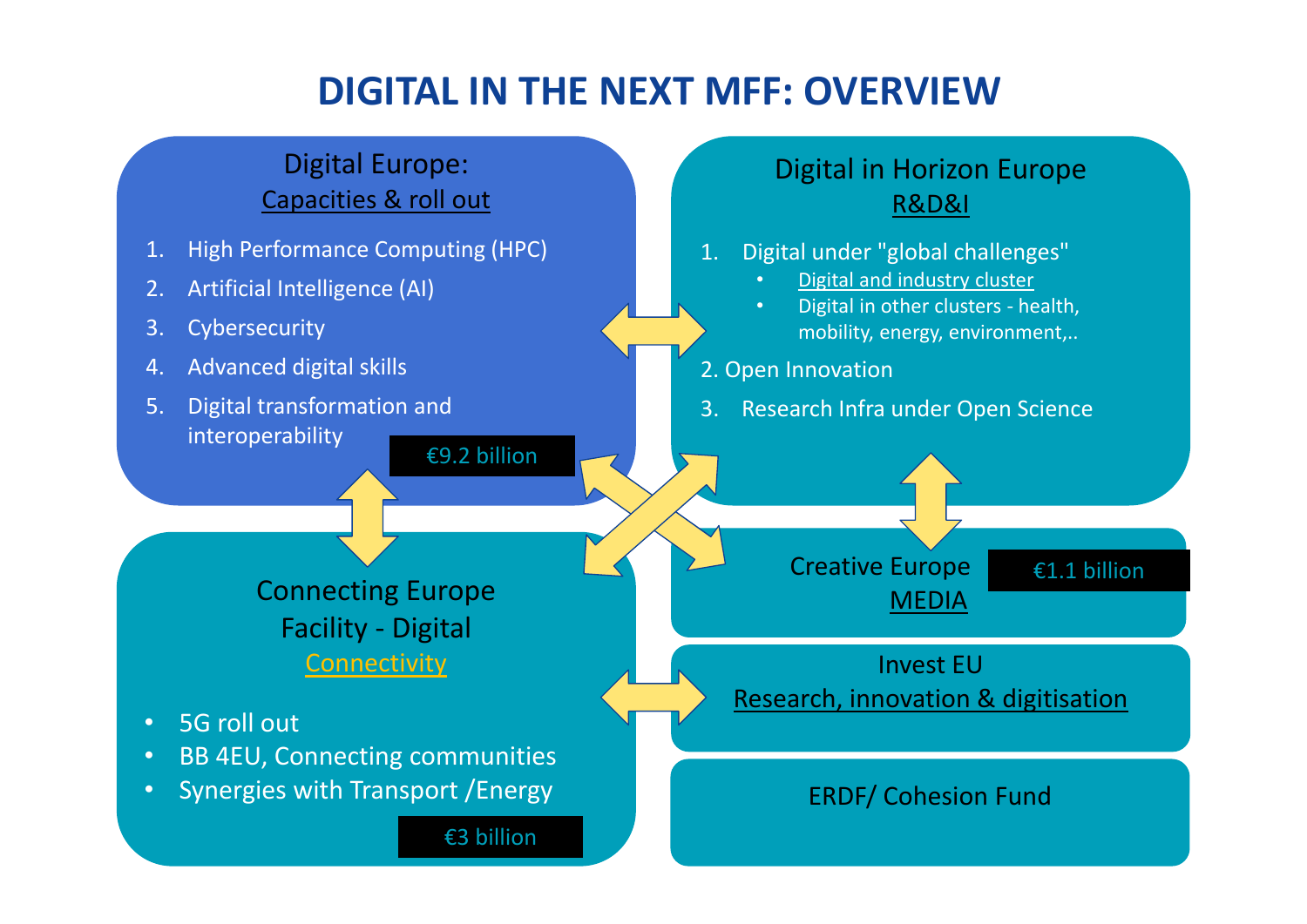# **Digital Europe programme – What?**

*Reinforcing digital capacities. Ensuring their best use.*



#EUBudget #DigitalEurope